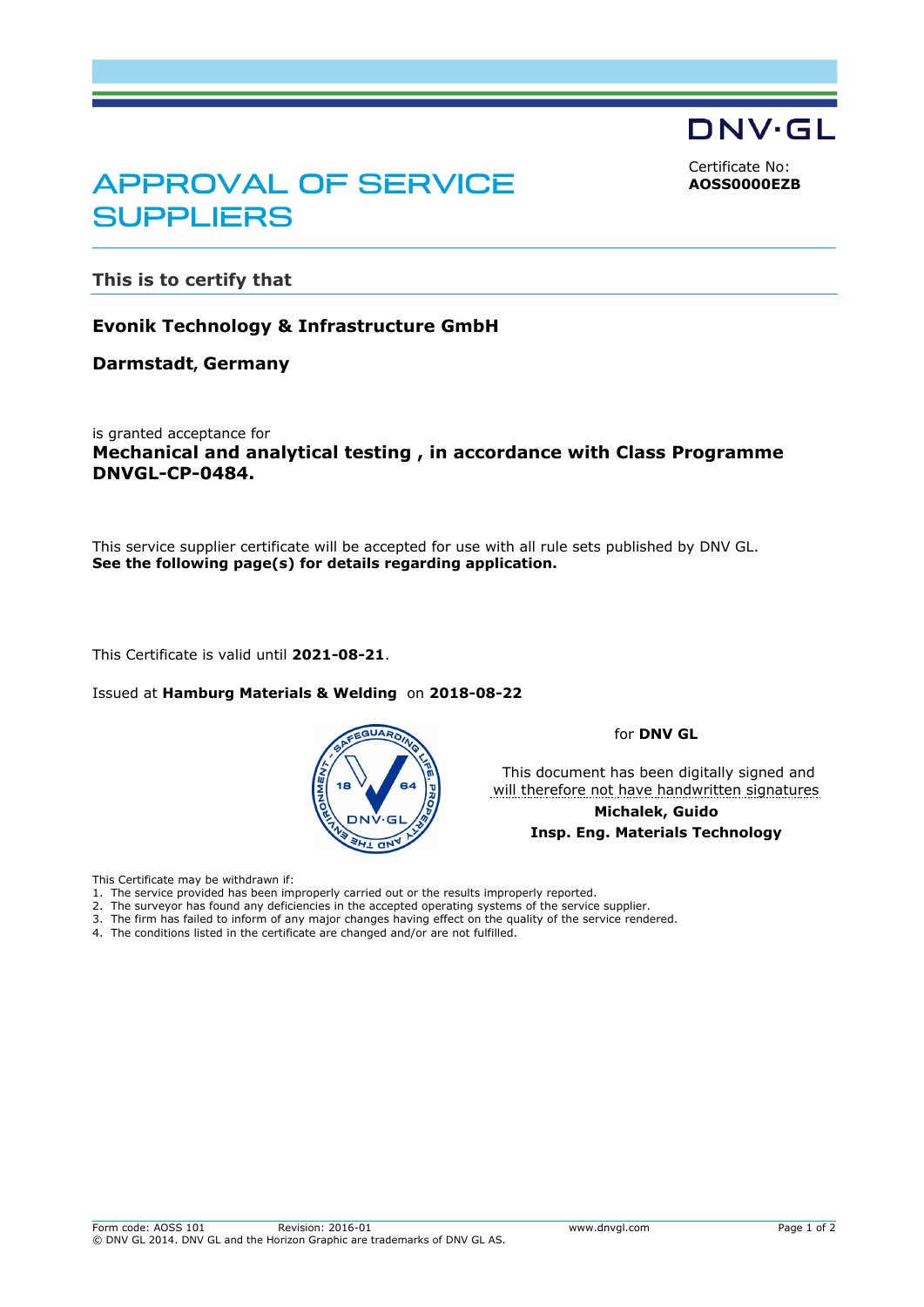Certificate No: **[AOSS0000EZB](#page-0-0)**

## **Application:**

The certification covers the specific tests and types of tests as listed and described in the annex.

#### **Remarks:**

A laboratory inspection was carried out and all facilities and the qualification of the personnel in charge of the above mentioned company were found in good order.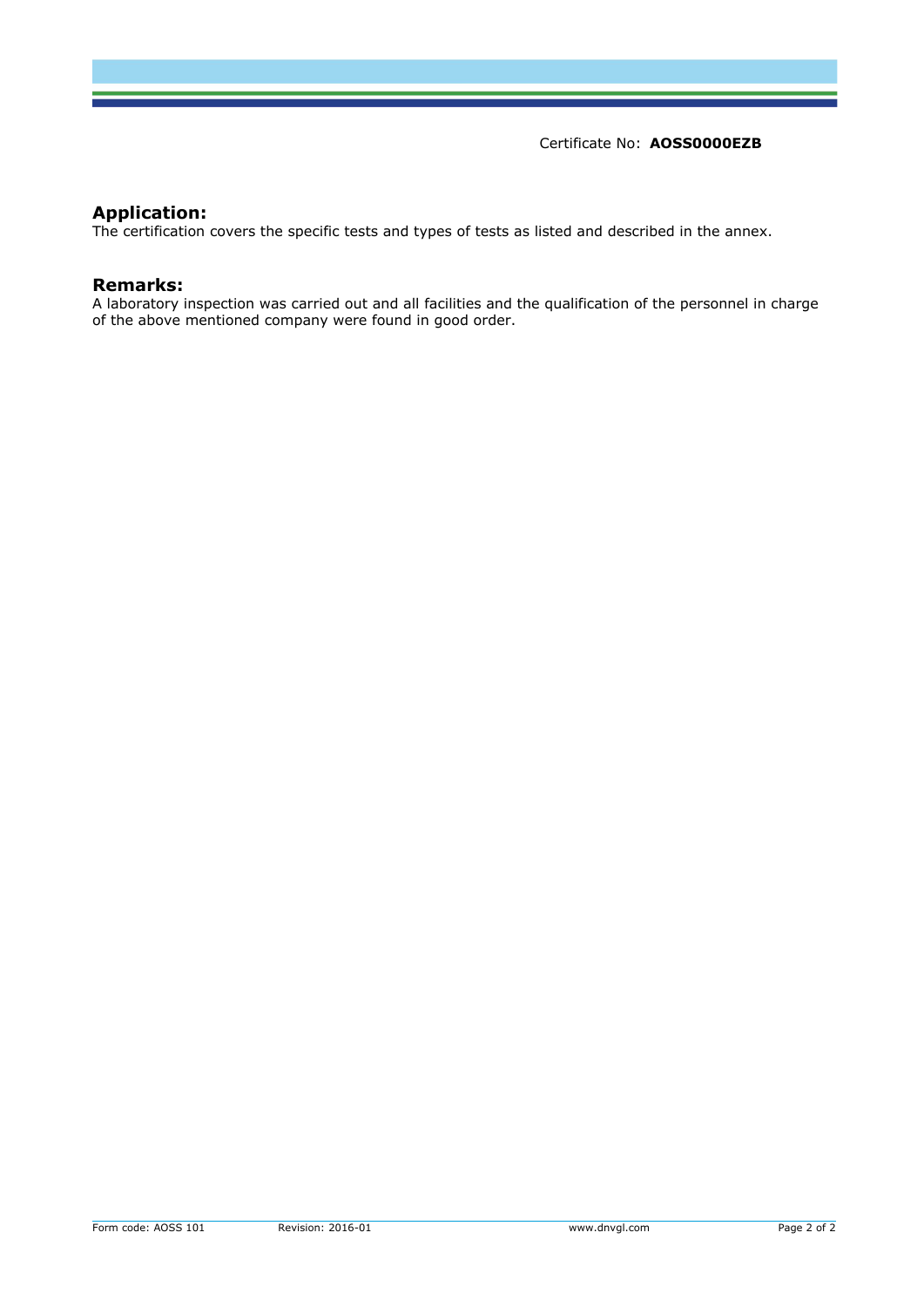# Annex

## **to the AOSS0000EZB**

# **Scope of certified tests and types of tests**

| <b>Test</b>                                                                                                      | <b>Test Method</b>     |  |
|------------------------------------------------------------------------------------------------------------------|------------------------|--|
| <b>Mechanical and Technological</b>                                                                              |                        |  |
| Plastics - Determination of flexural properties                                                                  | ISO 178                |  |
| Plastics - Thermoplastic materials - Determination<br>of Vicat softening temperature (VST)                       | ISO 306                |  |
| Plastics - Determination of tensile properties<br>Part 1: General principles                                     | ISO 527-1              |  |
| Plastics - Determination of tensile properties<br>Part 2: Test conditions for moulding and extrusion<br>plastics | ISO 527-2              |  |
| Plastics - Determination of compressive properties                                                               | ISO 604                |  |
| Standard Test Methods for Determining the Izod<br>Pendulum Impact Resistance of Plastics                         | <b>ASTM D 256</b>      |  |
| Standard Test Method for Index of Refraction of<br><b>Transparent Organic Plastics</b>                           | ASTM D542              |  |
| Standard Test Method for Water Absorption of<br><b>Plastics</b>                                                  | ASTM D 570             |  |
| Standard Test Method for Deformation of Plastics<br>Under Load                                                   | ASTM D 621 (withdrawn) |  |
| Standard Test Method for Tensile Properties of<br><b>Plastics</b>                                                | ASTM D 638             |  |
| Standard Test Method for Deflection Temperature<br>of Plastics Under Flexural Load in the Edgewise<br>Position   | ASTM D 648             |  |
| Standard Test Method for Compressive Properties<br>of Rigid Plastics                                             | ASTM D 695             |  |
| Standard Test Methods for Density and Specific<br>Gravity (Relative Density) of Plastics by<br>Displacement      | <b>ASTM D 792</b>      |  |
| Standard Test Method for Haze and Luminous<br>Transmittance of Transparent Plastics                              | <b>ASTM D 1003</b>     |  |
| Standard Practice for Computing the Colors of<br>Objects by Using the CIE System <sup>1</sup>                    | <b>ASTM E 308</b>      |  |

**DNV·GL**